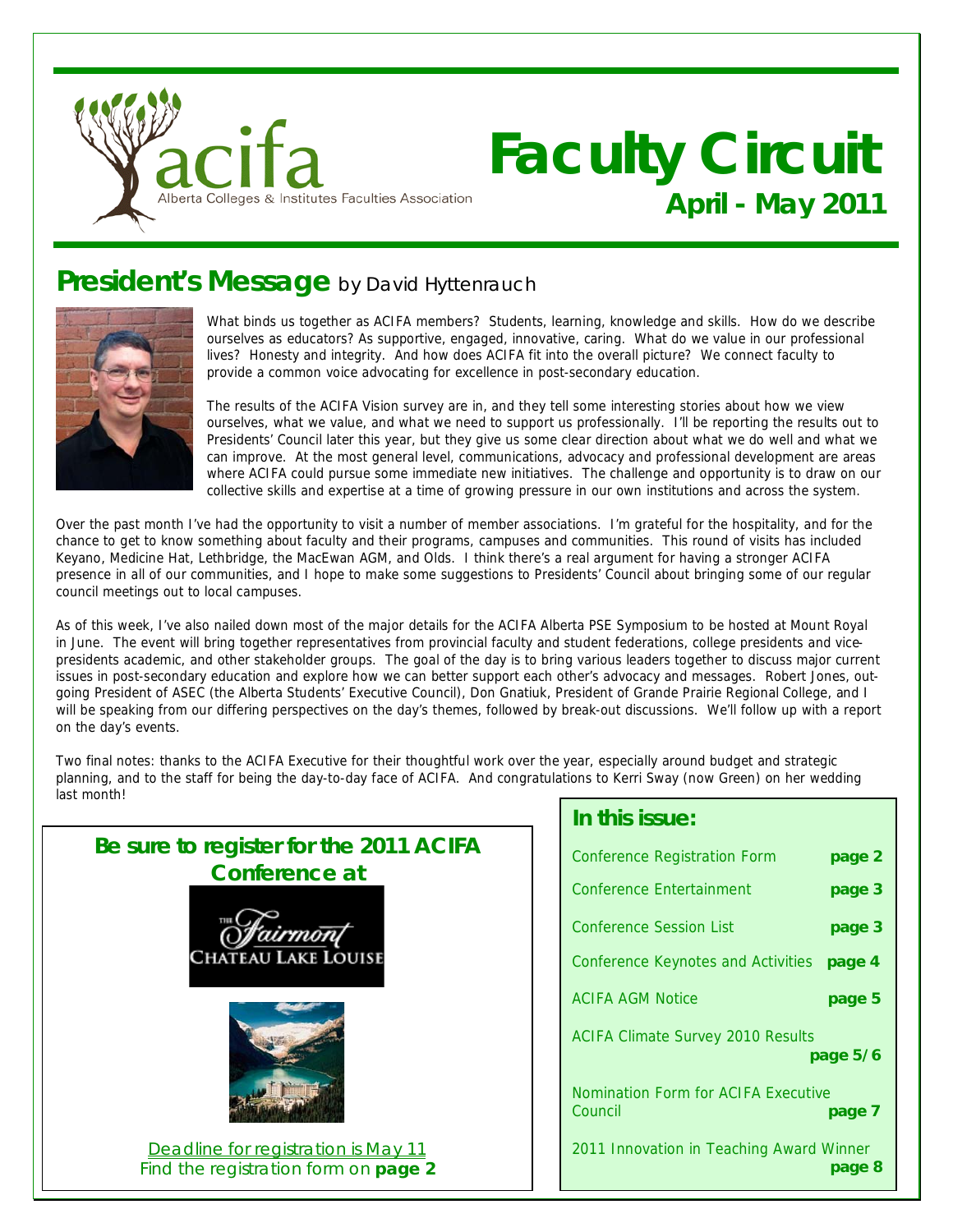

## **CONFERENCE REGISTRATION form**

#### **ACIFA 2011 Annual Spring Conference**

**\* Fairmont Chateau Lake Louise \*** hosted by the SAIT Academic Faculty Association

May 29 to June 1, 2011

| Name:_____________                                                         |                                                                                    | <b>Institution:</b> the contract of the contract of the contract of the contract of the contract of the contract of the contract of the contract of the contract of the contract of the contract of the contract of the contract of                                                                                                                         |  |  |  |  |  |  |
|----------------------------------------------------------------------------|------------------------------------------------------------------------------------|-------------------------------------------------------------------------------------------------------------------------------------------------------------------------------------------------------------------------------------------------------------------------------------------------------------------------------------------------------------|--|--|--|--|--|--|
| Phone:___________________                                                  | E-mail:<br>[Please note that ACIFA welcomes non-members to its Annual Conference.] |                                                                                                                                                                                                                                                                                                                                                             |  |  |  |  |  |  |
|                                                                            | Registration Deadline: May 11, 2011                                                | Cancellations must be received in writing by May 13. Refunds, minus a \$50.00 processing fee, will be processed after<br>the conference. Conference fee cannot be returned for cancellation after May 13, but can be applied toward a<br>future conference. You are responsible for payment if you do not cancel and do not attend. Participant substitutes |  |  |  |  |  |  |
| can be made at any time.<br>$\triangleright$ Early Bird Registration Draw: |                                                                                    |                                                                                                                                                                                                                                                                                                                                                             |  |  |  |  |  |  |

All paid registrations received by April 11, 2011, will be eligible for an early bird prize draw of \$250.00.

| \$475.00<br><b>Full Registration includes</b><br>reception on Sunday, keynotes and session registration,<br>[non-members] \$525.00<br>Monday breakfast, lunch & banquet, and Tuesday<br>breakfast, lunch & barbeque. |  |
|----------------------------------------------------------------------------------------------------------------------------------------------------------------------------------------------------------------------|--|
|                                                                                                                                                                                                                      |  |
|                                                                                                                                                                                                                      |  |
|                                                                                                                                                                                                                      |  |
|                                                                                                                                                                                                                      |  |
|                                                                                                                                                                                                                      |  |
| \$275.00<br><b>Monday or Tuesday only registration</b>                                                                                                                                                               |  |
| includes keynote, sessions, breakfast, lunch and banquet(Monday) or<br>barbeque (Tuesday)                                                                                                                            |  |
|                                                                                                                                                                                                                      |  |
| <b>Extra tickets</b> for your guest(s)                                                                                                                                                                               |  |
| $X$ \$295.00 =<br>complete meal package(s) for your guest                                                                                                                                                            |  |
| (includes banquet ticket and BBQ ticket)                                                                                                                                                                             |  |
| $X$ \$ 60.00 =<br>➤<br>Monday banquet ticket(s) only, for your guest(s)                                                                                                                                              |  |
| $X$ \$ 60.00 =<br>Tuesday BBQ ticket(s) only, for your guest(s)                                                                                                                                                      |  |
| <b>TOTAL:</b>                                                                                                                                                                                                        |  |
| Special dietary requirements:                                                                                                                                                                                        |  |

Return completed form with payment [cheque payable to ACIFA] to: ACIFA #412, 10357-109 St., Edmonton, AB T5J 1N3 or by email to: devlinL@acifa.ca phone: 780-423-4440 FAX: 780-423-4515

 $\circledR$  **Delegates are responsible for making their own accommodation arrangements: @ The Chateau Lake Louise book via phone: 1-800-441-1414 ask for the ACIFA conference RATE and indicate the nights you are staying** 



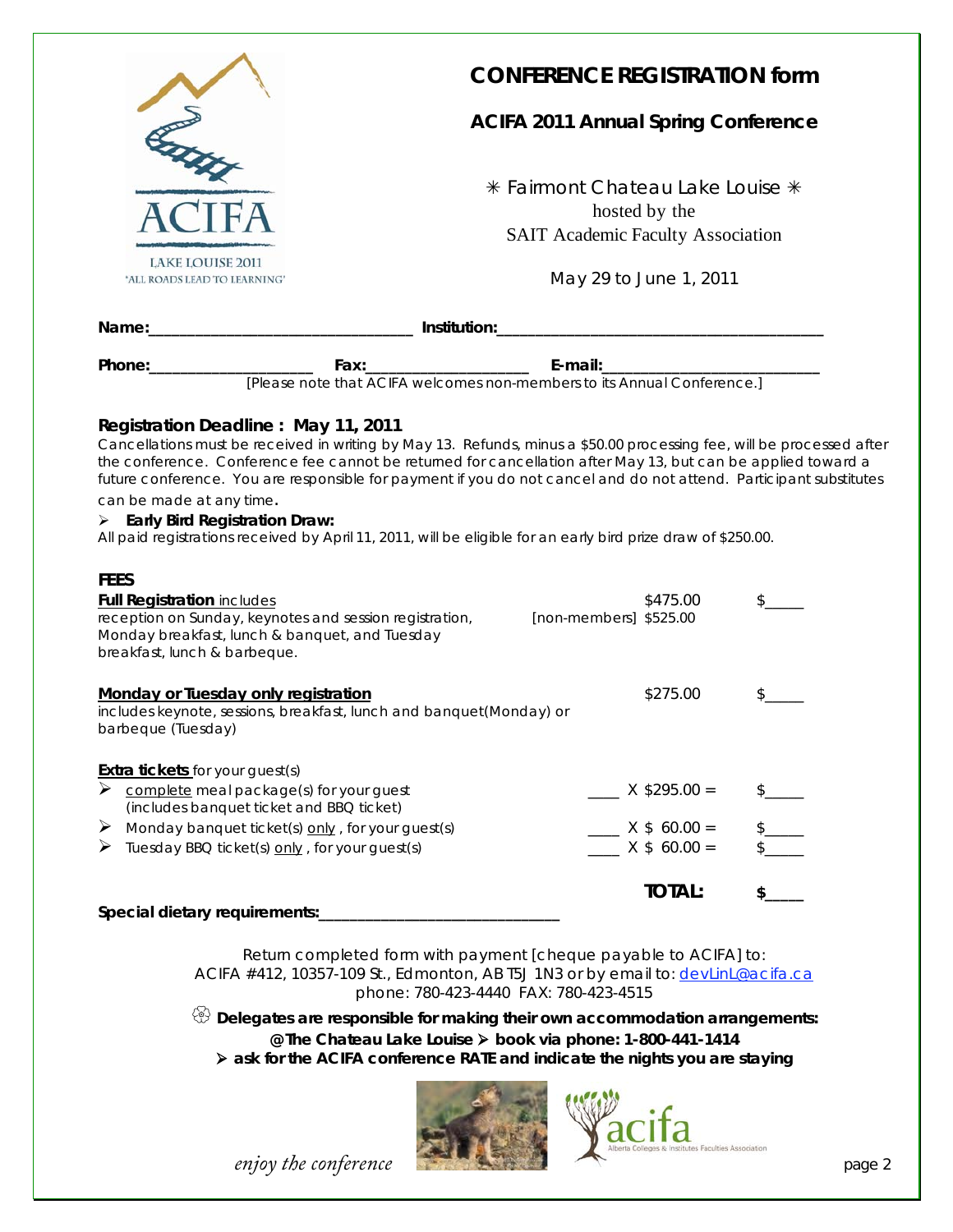## **ACIFA 2011 Conference**

## **Entertainment Announcement:**

## **Peter Robinson & Livin' in Swing - Performing Monday Night**

Peter's band follows him to every event, but is still never quite sure what's going to happen on the next one. Pianist/Vocalist/Musical Director/Gemini Peter Robinson brings a wealth of musical repertoire to every show, and calls each song as the night unfolds. Starting with Jazz & Swing and departing from there, the set develops into something fun and unique at each event.

Peter plays the grand piano (or keyboards) and directs the group, in something of a cross between Michael Bublé and Billy Joel, with a diverse blend of engaging songs.

Covering Swing, Jazz, Big Party tunes and Latin dance styles, Peter Robinson with Livin' In Swing is always a crowd-pleaser at a dance party or an intimate soirée.



## **Sessions being presented at this year's conference**

- 1. All Roads Lead to Marshall McLuhan
- 2. Computer-moderated Peer Assessment vs. Instructor Assessment in a Post-secondary Communications Course
- 3. Do You Wiki?
- 4. Calgary-Banff: How to look at Billboards #2: Aged to Perfection?
- 5. Keeping It Simple: Managing A Gluten Free Lifestyle
- 6. "Shut Up! I Paid to Hear the Prof Speak Not You": What Students' Classified Ads Reveal About Their Classroom Experience
- 7. Low Tech on High Tech
- 8. Colour Correcting Photos using Photoshop (and other tips and tricks)
- 9. Take a Bike with George and Judy
- 10. Role Play Simulations: Roads to Learning in a Communication Course for Internationally Educated Health Professionals
- 11. The Seven Habits of Highly Infective Pathogens
- 12. Integrating Immigrant Students into Canadian Society
- 13. Creative Gym: 89 Brains 9 Stations 6 Hours
- 14. Leveraging Social Networks for Scholarship and **Teaching**
- 15. Digital Photographic Scavenger Hunt
- 16. Know What You Are Eating, Grow What You Eat
- 17. Plants in a Room
- 18. Connecting Math and Art with the Help of Technology
- 19. From the Quarry to the Classroom
- 20. Dino Bits
- 21. Living in Different Worlds [a.k.a. "Where the Heck is He/She Coming From?"
- 22. All for One and One for All
- 23. Better Teaching and Learning Inspiring Growth & **Success**
- 24. Still Hung Up on Workload in Terms of Hours of Teaching? How About Getting Recognition for All Aspects of the Work it Takes to Run a Program?
- 25. Entourage Edge Beyond the e-book
- 26. "Scrapping" the Essay
- 27. Working Well: Transforming Fatigue and Renewing Our Passion
- 28. The Wild Thing Called Your Life
- 29. Living Pain & Injury Free
- 30. Goal Setting: A Missing Link on the Road to Academic and Professional Success
- 31. Moving on Down the Road: Some Parliamentary Procedure Motion Basics
- 32. The Application of Math, Physics and Engineering Principles or How a Poor Engineering Student Pays for His Weekly Beer
- 33. Experiencing Joy Inspired by Rumi
- 34. Time to Trim the Fat For Good
- 35. Valuing Contrary Opinions in the Classroom
- 36. Related to the 'Connection Crescent', I propose to speak on a topic entitled: 'Connection Full Circle'...
- 37. Balancing Acts: How Women in Leadership Positions in Non-University Post-Secondary Institutions Seek Work-Life Balance
- 38. Arbitration Hearing/Demonstration
- 39. Environmental Technology in a Resource-Based Community – Where is the Balance?
- 40. Hope for all Seasons Developing a Hopeful Perspective for Life, Health, and Workplace **Wellness**
- 41. Motivating Students: Different Roads to Academic **Success**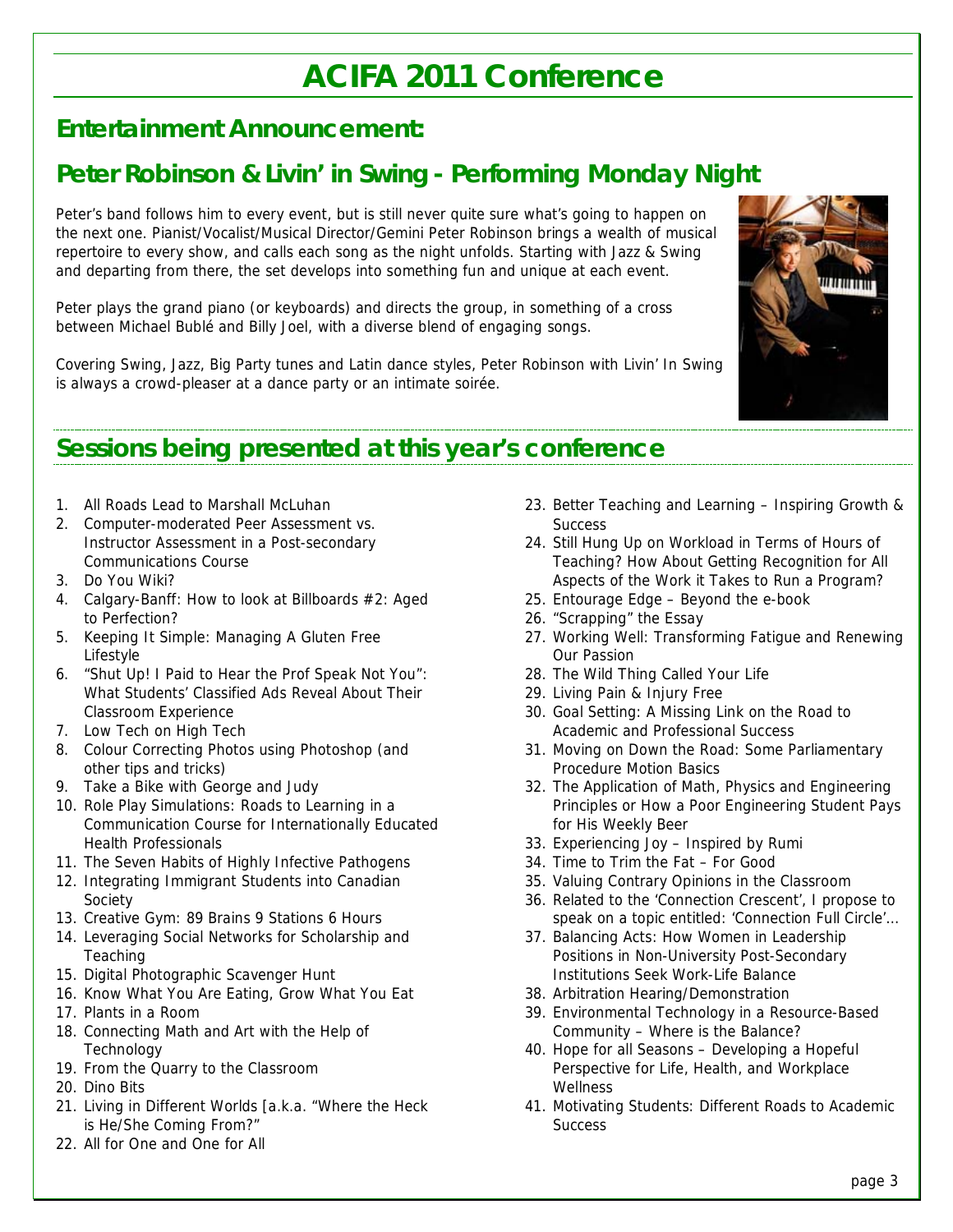## **Keynote Speakers**

## **Monday Morning: Troy Payne**



## **"Building in Resiliency"**

## ENCOURAGE ENGAGE EMPOWER

The keynote will teach participants what resiliency is and what resilient factors we need to have in place in order to overcome crisis. Four tools will be introduced that can be incorporated into our everyday lives to prepare us for the hardship that lies ahead and help us diminish the adversity from our past.

### **Tuesday Morning: Billy Strean**



## **"Exhilarated Learning"**

This session will model how great learning (and living) happens in a mood of curiosity, moving from a passive state into a state of anticipation, inquiry, and discovery. This is the start of exhilarated learning. We will explore the foundational dimensions that make learning engaging, fun, and effective.

## **Tuesday Evening: Sid Marty**



## **"Leaning on the Wind and Falling off the Mountain: songs and stories of the Mountains with Sid Marty"**

Sid Marty went to work in the national park warden service as a college student who thought he could learn everything he needed to know by reading books about it. After taking a good licking from mountains, Chief Park Wardens, cantankerous horses and assorted other species, he emerged a wiser and somewhat humbler person with some stories to tell.

## **Conference Activities**

**Proposed activities (weather dependant):** 



**Horseback riding** 



 **Gondola rides** 



 **Wine tasting** 

**example 2** contact Tracy @ tracy.fawcett@sait.ca  $\vdots$ **More information to follow. If interested please** 

page 4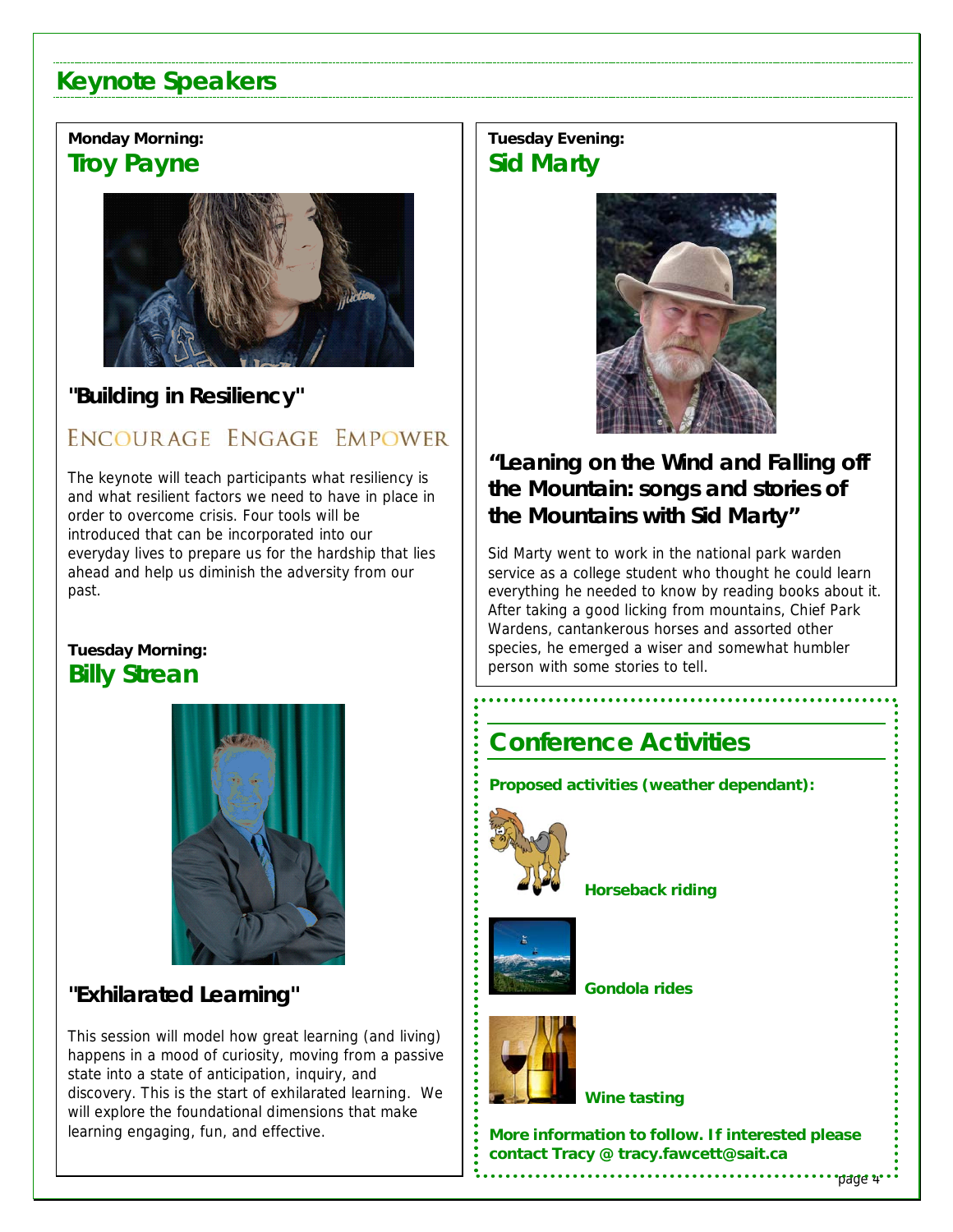# **NOTICE**<br>ACIFA ANNUAL GENERAL MEETING:

#### DATE: TUESDAY, MAY 31, 2011 TIME: 4:30 TO 6:00 PM PLACE: SUNROOM, CHATEAU LAKE LOUISE

#### 2011 PROPOSED CONSTITUTIONAL AMENDMENTS:

#### **Subject: Retiree Membership Category**

ACIFA's Presidents' Council has unanimously passed a recommendation to the May 2011 ACIFA Annual General Meeting to establish a Retiree Member membership category.

This directive would require additions to the ACIFA Constitution as follows:

Under Membership (3) add article 3.4 Retiree Members:

All retired individual academic staff members of an Institutional Member may apply to become a Retiree Member. Former members of ACIFA Executive Council shall be deemed to possess a lifetime membership as a Retiree Member of this Association automatically. The Retiree Member will receive a copy of the ACIFA newsletter, shall be eligible to register for the ACIFA Conference and shall be eligible for any additional benefits as deemed by Presidents' Council. Retiree Members shall pay dues as established in clause 9.1.1 (f). Retiree Members have no voting or office-holding privileges.

Under Annual Dues (9.1) add article 9.1.1 (f):

Retiree Member: \$25 per year and former members of ACIFA Executive Council are exempt from the fee.

#### **Subject: Audited Financial Statements**

As a result of new standards issued by the Canadian Institute of Chartered Accountants an organization's Board is required to approve and sign audited financial statements prior to them being signed by the auditor. This new standard requires an addition to the ACIFA Constitution as follows:

Under Executive Council Duties (6.2) add article 6.2 (k):

Review and approve audited financial statements.

## **ACIFA Climate Survey 2010 Results**

Each year, ACIFA conducts a survey of its members across the province to obtain their views on working conditions and attitudes within their institutions. The survey's results are used to measure workplace climate over time and across institutions. The results help to inform faculty associations on emerging issues at their respective campuses. The results also provide an opportunity for faculty associations to discuss issues with their administrations.

The survey, which enjoys a relatively high participation rate, is self-administered and it consists of 13 standard questions. The survey asks academic staff members to indicate their level of agreement with the statements on a Likert Scale of 1 to 5. A response of 5 indicates strong agreement; a response of 1 indicates strong disagreement. A response of 3 is considered neutral. Respondents are asked to answer the questions online using Survey Monkey. Respondents answer the survey anonymously.

A cross-institutional chart of the results of the 2010 Climate Survey appears on the next page. Mean scores for two previous years are provided for purposes of comparison.

#### **Thirteen Standard Climate Survey Questions**

- 1. My institution demonstrates a strong commitment to improving my teaching skills.
- 2. My institution demonstrates a strong commitment to improving my discipline-specific knowledge.
- 3. I have enough time to attend to my professional development needs.
- 4. Senior administration communicates openly with faculty.
- 5. I am informed in a timely manner about important changes that affect me.
- 6. Input from faculty is sought AND seriously considered in decision-making at my institution.
- 7. Senior administration understands day-to-day challenges faced by instructors.

#### **Continued on next page**

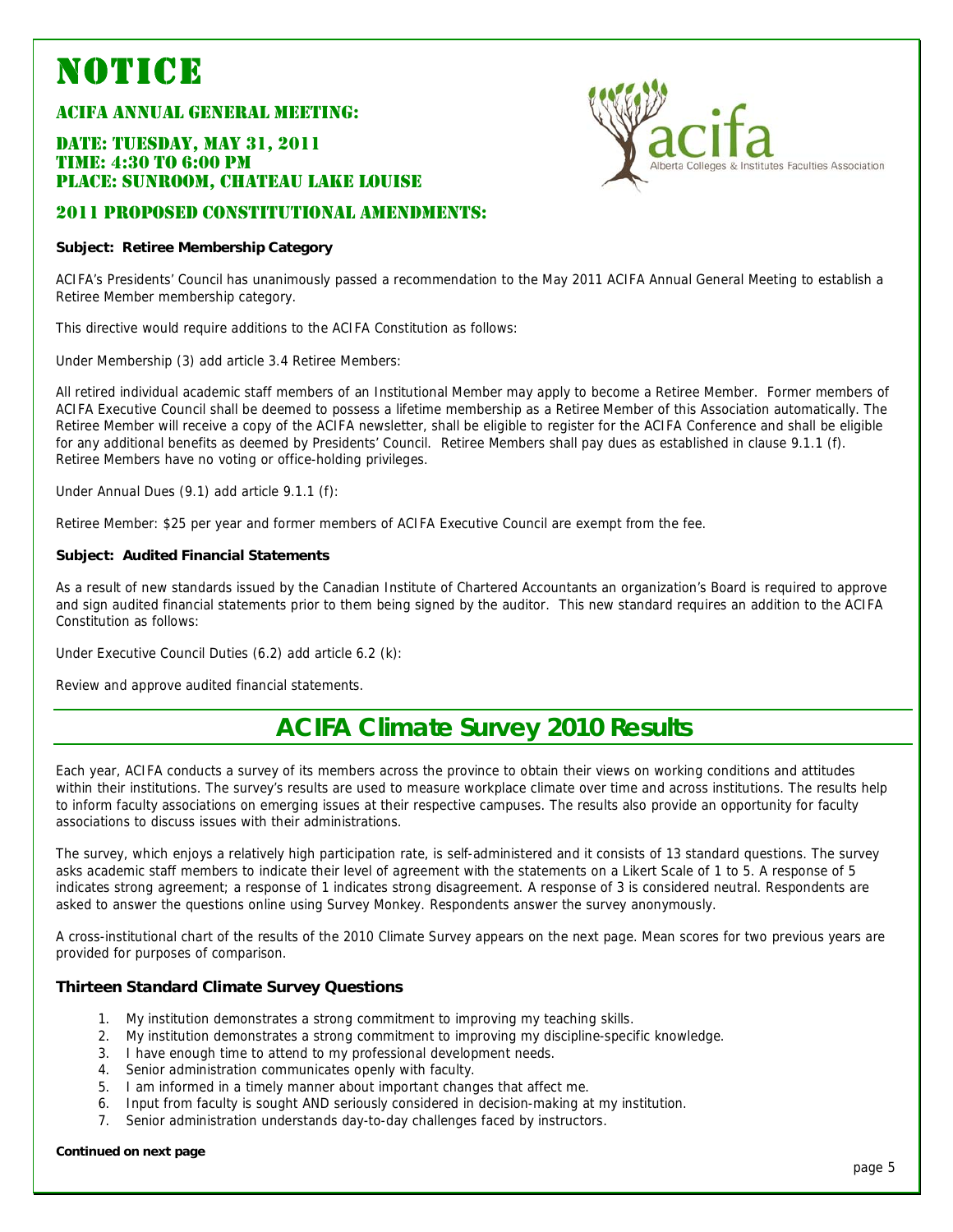- 8. When making decisions, this institution refers to one or all of: a mission statement, a statement of goals, or a statement of values.
- 9. Outstanding performance by instructors is rewarded.
- 10. My institution demonstrates a strong commitment to my health and well being.
- 11. Academic council has a meaningful impact on academic decisions.
- 12. The president of this institution provides effective leadership.
- 13. I have the resources I need to do my job effectively.

#### **ACIFA 2010 Climate Survey Results**

L

| Institution         | Year         | $\frac{0}{0}$ | Q1         | Q <sub>2</sub> | Q <sub>3</sub> | Q <sub>4</sub> | Q <sub>5</sub> | Q <sub>6</sub> | Q7         | Q8         | Q <sub>9</sub> | Q10        | Q11        | Q12        | Q13        |
|---------------------|--------------|---------------|------------|----------------|----------------|----------------|----------------|----------------|------------|------------|----------------|------------|------------|------------|------------|
| <b>ACIFA</b>        | 2010         | 38            | 3.4        | 3.2            | 2.8            | 2.9            | 2.9            | 2.7            | 2.6        | 3.3        | 2.7            | 3.0        | 3.1        | 3.2        | 3.2        |
| Provincial          | 2009         | 38            | 3.5        | 3.3            | 2.8            | 2.9            | 2.9            | 2.7            | 2.6        | 3.3        | 2.9            | 3.1        | 3.0        | 3.3        | 3.2        |
| averages            | 2008         | 45            | 3.5        | 3.3            | 2.9            | 3.0            | 3.0            | 2.8            | 2.6        | 3.4        | 2.9            | 3.1        | 3.1        | 3.3        | 3.2        |
| <b>ACAD</b>         | 2010         | 43            | 2.2        | 2.3            | 2.1            | 2.6            | 2.3            | 2.6            | 2.3        | 3.1        | 1.7            | 2.4        | 3.2        | 3.4        | 2.2        |
|                     | 2009         | 52            | 2.0        | 2.1            | 1.9            | 1.9            | 2.0            | 1.7            | 1.7        | 2.7        | 1.8            | 2.5        | 2.6        | 1.9        | 2.1        |
|                     | 2008         | 71            | 1.8        | 1.8            | 1.8            | 2.2            | 2.3            | 2.0            | 1.5        | 3.6        | 1.6            | 2.6        | 2.9        | 1.8        | 1.9        |
| <b>Bow Valley</b>   | 2010         | 26            | 3.6        | 3.4            | 3.1            | 3.1            | 3.2            | 3.0            | 2.8        | 3.5        | 2.8            | 3.1        | 3.3        | 3.6        | 3.5        |
| College             | 2009         | 29            | 3.6        | 3.5            | 3.0            | 3.1            | 3.0            | 2.9            | 2.8        | 3.6        | 3.0            | 2.9        | 3.3        | 3.5        | 3.4        |
|                     | 2008         | 27            | 3.5        | 3.5            | 2.9            | 2.8            | 2.9            | 2.6            | 2.6        | 3.4        | 2.8            | 2.8        | 3.2        | 3.3        | 3.3        |
| MacEwan             | 2010         | 14            | 3.8        | 3.3            | 2.8            | 3.0            | 2.9            | 3.0            | 2.8        | 3.4        | 2.8            | 2.9        | 3.3        | 3.3        | 3.4        |
| University          | 2009         | 10            | 3.9        | 3.3            | 2.8            | 3.1            | 3.1            | 3.0            | 2.8        | 3.4        | 3.1            | 2.9        | 3.2        | 3.2        | 3.5        |
|                     | 2008         | 14            | 3.8        | 3.3            | 2.8            | 2.9            | 3.1            | 2.9            | 2.7        | 3.4        | 3.0            | 2.8        | 3.2        | 3.2        | 3.5        |
| Grande              | 2010<br>2009 | 19<br>40      | 3.5<br>3.3 | 3.5<br>3.2     | 3.4<br>3.1     | 3.4<br>3.3     | 3.3<br>3.0     | 3.2<br>3.0     | 3.1<br>2.9 | 3.7<br>3.4 | 3.2<br>2.9     | 3.7<br>3.4 | 3.2<br>3.2 | 4.0<br>3.9 | 3.3<br>3.1 |
| Prairie             | 2008         | 39            | 3.4        | 3.3            | 3.6            | 3.8            | 3.5            | 3.4            | 3.2        | 3.7        | 2.9            | 3.5        | 3.2        | 3.9        | 3.5        |
|                     | 2010         | 60            | 3.2        | 3.1            | 2.8            | 2.1            | 2.4            | 2.2            | 2.1        | 2.8        | 2.5            | 3.0        | 2.8        | 2.4        | 2.9        |
| Keyano<br>College   | 2009         | 47            | 3.3        | 3.1            | 2.7            | 2.3            | 2.5            | 2.2            | 2.2        | 2.9        | 2.3            | 3.2        | 2.8        | 2.6        | 2.7        |
|                     | 2008         | 49            | 3.6        | 3.6            | 3.0            | 2.4            | 2.6            | 2.4            | 2.4        | 2.9        | 2.5            | 3.5        | 3.1        | 2.8        | 2.9        |
| Lakeland            | 2010         | 34            | 3.7        | 3.6            | 2.9            | 3.2            | 2.9            | 2.7            | 2.9        | 3.2        | 2.9            | 3.2        | 3.1        | 3.7        | 3.4        |
| College             | 2009         | 47            | 3.9        | 3.8            | 3.2            | 3.4            | 3.3            | 3.1            | 3.1        | 3.4        | 3.0            | 3.5        | 3.4        | 3.7        | 3.5        |
|                     | 2008         | 54            | 3.8        | 3.7            | 2.9            | 3.4            | 3.2            | 3.1            | 3.0        | 3.4        | 3.1            | 3.3        | 3.3        | 3.7        | 3.6        |
| Lethbridge          | 2010         | 22            | 3.7        | 3.4            | 2.9            | 3.1            | 3.0            | 2.9            | 2.8        | 3.6        | 3.2            | 3.3        | 3.4        | 3.5        | 3.4        |
| College             | 2009         | 20            | 3.8        | 3.5            | 3.0            | 3.1            | 3.3            | 3.0            | 3.0        | 3.7        | 3.2            | 3.1        | 3.1        | 3.6        | 3.3        |
|                     | 2008         | 26            | 3.5        | 3.1            | 2.8            | 3.2            | 2.9            | 2.8            | 2.6        | 3.5        | 3.1            | 2.9        | 3.2        | 3.4        | 3.1        |
| Medicine            | 2010         | 37            | 3.8        | 3.6            | 3.0            | 3.1            | 3.3            | 2.9            | 2.9        | 3.4        | 3.0            | 3.1        | 3.3        | 3.4        | 3.5        |
| Hat Coll.           | 2009         | 40            | 3.8        | 3.7            | 3.3            | 3.2            | 3.3            | 3.0            | 2.9        | 3.4        | 3.2            | 3.2        | 3.2        | 3.6        | 3.5        |
|                     | 2008         | 46            | 3.6        | 3.5            | 3.3            | 3.1            | 3.3            | 2.8            | 2.8        | 3.4        | 3.0            | 3.1        | 3.1        | 3.5        | 3.5        |
| Mt Royal            | 2010         | 14            | 4.2        | 3.4            | 2.9            | 3.7            | 3.6            | 3.7            | 3.1        | 3.7        | 3.2            | 3.4        | 3.6        | 4.3        | 3.5        |
| University          | 2009         | 14            | 4.3        | 3.4            | 2.8            | 3.7            | 3.5            | 3.6            | 3.2        | 3.7        | 3.3            | 3.4        | 3.5        | 4.3        | 3.6        |
|                     | 2008         | 13            | 4.2        | 3.1            | 2.7            | 3.7            | 3.6            | 3.4            | 3.1        | 3.6        | 3.2            | 3.3        | 3.5        | 4.1        | 3.5        |
| <b>NAIT</b>         | 2010         | 14<br>27      | 3.4        | 3.2            | 2.8            | 2.7            | 2.8            | 2.6            | 2.6        | 3.3        | 3.0            | 3.2        | 3.0        | 2.5        | 3.2        |
|                     | 2009         |               | 3.5        | 3.2            | 2.8            | 3.0            | 3.1            | 2.8            | 2.8        | 3.4        | 3.1            | 3.2        | 3.0<br>3.2 | 3.4        | 3.3        |
|                     | 2008         | 27            | 3.8        | 3.5            | 3.0            | 3.2            | 3.2            | 3.0            | 3.0        | 3.6        | 3.2            | 3.4        |            | 3.7        | 3.5        |
| Northern            | 2010<br>2009 | 54<br>49      | 3.7<br>3.7 | 3.4<br>3.4     | 2.9<br>3.1     | 3.1<br>3.0     | 3.2<br>3.2     | 3.0<br>3.1     | 2.8<br>2.8 | 3.5<br>3.5 | 3.0<br>3.1     | 3.6<br>3.6 | 3.3<br>3.2 | 3.3<br>3.3 | 3.7        |
| Lakes               | 2008         | 58            | 3.4        | 3.2            | 2.9            | 2.6            | 3.0            | 2.7            | 2.4        | 3.4        | 3.1            | 3.4        | 3.1        | 2.9        | 3.6<br>3.4 |
|                     | 2010         | 58            | 2.9        | $2.8$          | 2.3            | 2.9            | $2.8$          | 2.7            | 2.3        | 3.2        | 2.3            | 2.5        | 2.6        | 3.4        | 2.9        |
| NorQuest<br>College | 2009         | 46            | 3.0        | 3.0            | 2.6            | 2.6            | 2.9            | 2.5            | 2.3        | 3.2        | 2.4            | 2.6        | 2.7        | 3.0        | 3.0        |
|                     | 2008         | 60            | 3.4        | 3.3            | 2.8            | 3.0            | 3.3            | 2.8            | 2.6        | 3.3        | 2.6            | 2.6        | 3.0        | 3.3        | 3.3        |
| Olds                | 2010         | 76            | 3.4        | 3.4            | 2.6            | 2.1            | 2.6            | 2.1            | 1.9        | 2.9        | 2.5            | 2.5        | 2.6        | 2.7        | $2.8$      |
| College             | 2009         | 55            | 3.2        | 3.2            | 2.4            | 1.9            | 2.3            | 1.9            | 1.9        | 2.7        | 2.6            | 2.6        | 2.4        | 2.6        | 2.3        |
|                     | 2008         | 93            | 3.8        | 3.7            | 3.1            | 2.7            | 2.9            | 2.6            | 2.4        | 3.1        | 3.0            | 3.4        | 3.3        | 3.2        | 3.1        |
| Portage             | 2010         | 67            | 3.0        | 2.7            | 2.6            | 2.4            | 2.2            | 1.9            | 2.0        | 2.9        | 2.4            | 2.7        | 2.4        | 2.0        | 2.9        |
| College             | 2009         | 76            | 3.6        | 3.6            | 3.2            | 2.7            | 2.6            | $2.6$          | 2.3        | 3.2        | 3.1            | 3.4        | 2.8        | 3.3        | 3.3        |
|                     | 2008         | 69            | 3.6        | 3.5            | 3.2            | 2.6            | 2.5            | 2.5            | 2.3        | 3.2        | 2.9            | 3.1        | 2.7        | 2.9        | 3.4        |
| <b>SAIT</b>         | 2010         | 35            | 3.5        | 3.1            | $2.5\,$        | 2.6            | 2.5            | 2.3            | 2.1        | 3.1        | 2.6            | 2.8        | 2.8        | 2.9        | 3.2        |
|                     | 2009         | 23            | 3.7        | 3.3            | 2.7            | 2.9            | 2.9            | 2.8            | 2.5        | 3.3        | 2.9            | 3.1        | 2.9        | 3.2        | 3.4        |
|                     | 2008         | 29            | 3.7        | 3.1            | 2.7            | 2.7            | 2.7            | 2.6            | 2.4        | 3.3        | 2.8            | 2.9        | $2.8\,$    | 3.2        | 3.2        |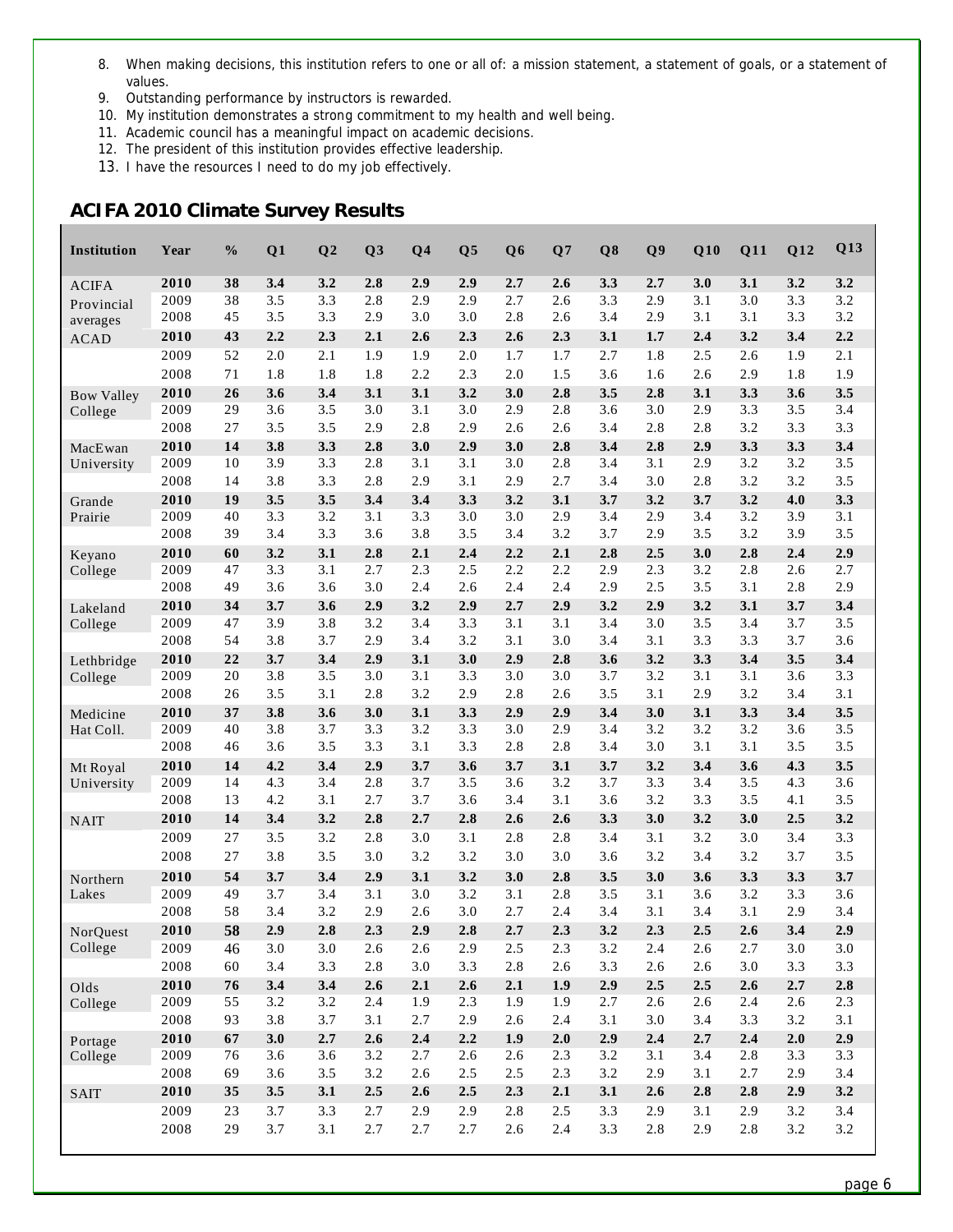## **Nominations for ACIFA Executive Council**

At the Annual General Meeting held in Lake Louise on May 31 at the ACIFA Conference, three positions on the ACIFA Executive council will be open for election:

#### **Vice-President Finance and Records**

The Vice-President Finance and Records shall:

- a. be responsible for maintaining complete official records of the ACIFA
- b. ensure custody of minute books and records, which are to be made available for inspection by members on reasonable notice;
- c. arrange facilities for and ensure preparation and circulation of Agendas, Minutes and Notices of Motion for all Association Assemblies and meetings;
- d. report to the Executive Council as directed;
- e. be empowered to countersign cheques;
- f. administer the financial affairs of the ACIFA, as directed by the Executive Council and as restricted by the budget;
- g. at the Annual General Meeting, propose a budget for the fiscal year following his/her term of office;
- h. at the Annual General Meeting, present an annual report that includes an audited financial statement, by a qualified auditor, for the fiscal year ending March 31; and
- i. ensure custody of the corporate seal that is used to execute legal documents of the association.

#### **Vice-President Professional Affairs**

The Vice-President Professional Affairs shall:

- a. chair the Professional Affairs Committee;
- b. fulfill such other duties and responsibilities as are assigned by the President; and
- c. present an annual report to the Association.

#### **Executive Vice-President**

The Executive Vice-President shall:

- a. assume the role of the President of the Association should the President be unable to fulfill the duties of the President's Office;
- b. report to the executive as directed;
- c. shall assume the role of Chair of the Presidents' Council at the request of the President; and
- d. be empowered to countersign cheques.

## **Nomination Form: ACIFA Executive Council Elections Annual General Meeting 2010** Positions open: Vice-President Finance and Records Vice-President Professional Affairs Executive Vice-President We, of We, (name of nominator) (college/institute) of (name of nominator) (college/institute) Nominate of For the position of  $\_\_$ (signature of nominator) (signature of nominator) (signature of nominee) Send nomination form to: the ACIFA office #412, 10357 - 109 Street, Edmonton, AB T5J 1N3 fax: 780-423-4515 page 7 and 2011 and 2012 and 2012 and 2012 and 2012 and 2012 and 2012 and 2012 and 2012 and 2012 and 2012 and 201